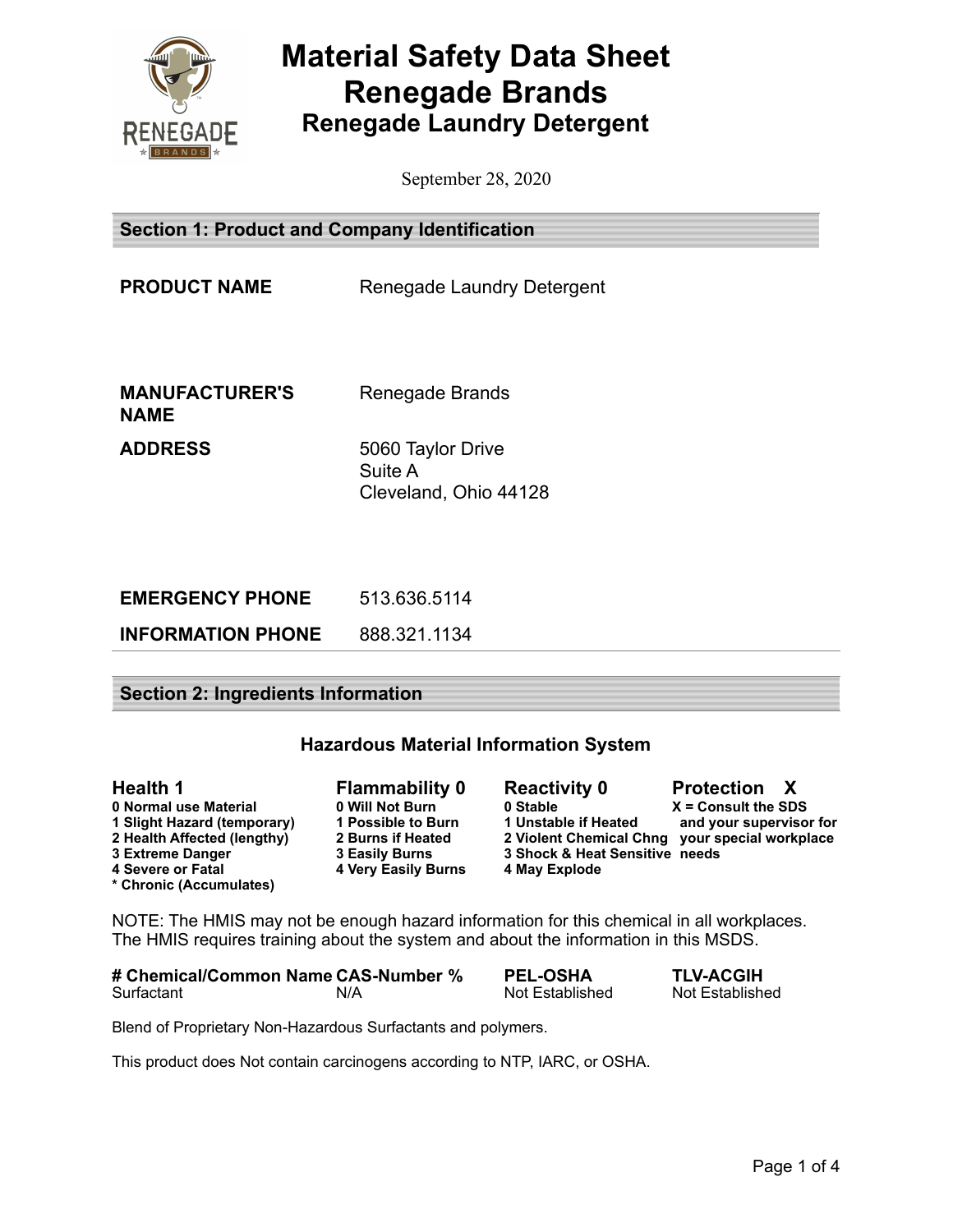## **Section 3: Hazards Identification**

| <b>EMERGENCY OVERVIEW</b> | Small amount is not expected to create any health issue or any<br>emergency condition |
|---------------------------|---------------------------------------------------------------------------------------|
| <b>HEALTH EFFECTS</b>     | (Acute and Chronic exposures)                                                         |
| <b>Nose</b>               | No effect observed (Non Aromatic Product)                                             |
| <b>Mouth</b>              | Possible irritation, nausea, or diarrhea                                              |
| <b>Eves</b>               | Minimal irritation, tearing, reddening, or swelling. Avoid prolonged<br>contact.      |
| <b>Skin</b>               | May lead to irritation. De-fatting of the skin likely to occur.                       |
| <b>Chronic</b>            | Not available                                                                         |
| <b>Route of Entry</b>     | Skin contact, eye contact, not inhaled unless secondary<br>atomization occurs.        |

\*\*\* No toxic chemical(s) subject to the reporting requirements of section 313 of Title III and of 40 CFR 372 are present. \*\*\*

#### **NOTE: If irritation persists after any exposure, get medical help**

| <b>Breathing</b>     | Vapors will not injure                 |
|----------------------|----------------------------------------|
| Eating               | If swallowed dilute with milk or water |
| <b>Medical Notes</b> | <b>Treat Symptomatically</b>           |

## **Section 5: Fire Fighting Measures**

**FLASH POINT**: Will NOT burn. Will NOT support flame. Water-based product.

#### **Section 6: Accidental Release Measures**

Product is non-hazardous and residential sewer-able. Care must be taken if placed on surfaces as they may become extremely slippery. Contain liquid and wash off with water.

## **Section 7: Handling and Storage**

Avoid freezing. Keep container closed when not in use. No special requirements if product is handled according to good manufacturing practice. Avoid contact with eyes. Wash hands after handling.

#### **Section 8: Exposure Control/ Personal Protection**

**Ventilation** Not Required **Handling** No special handling required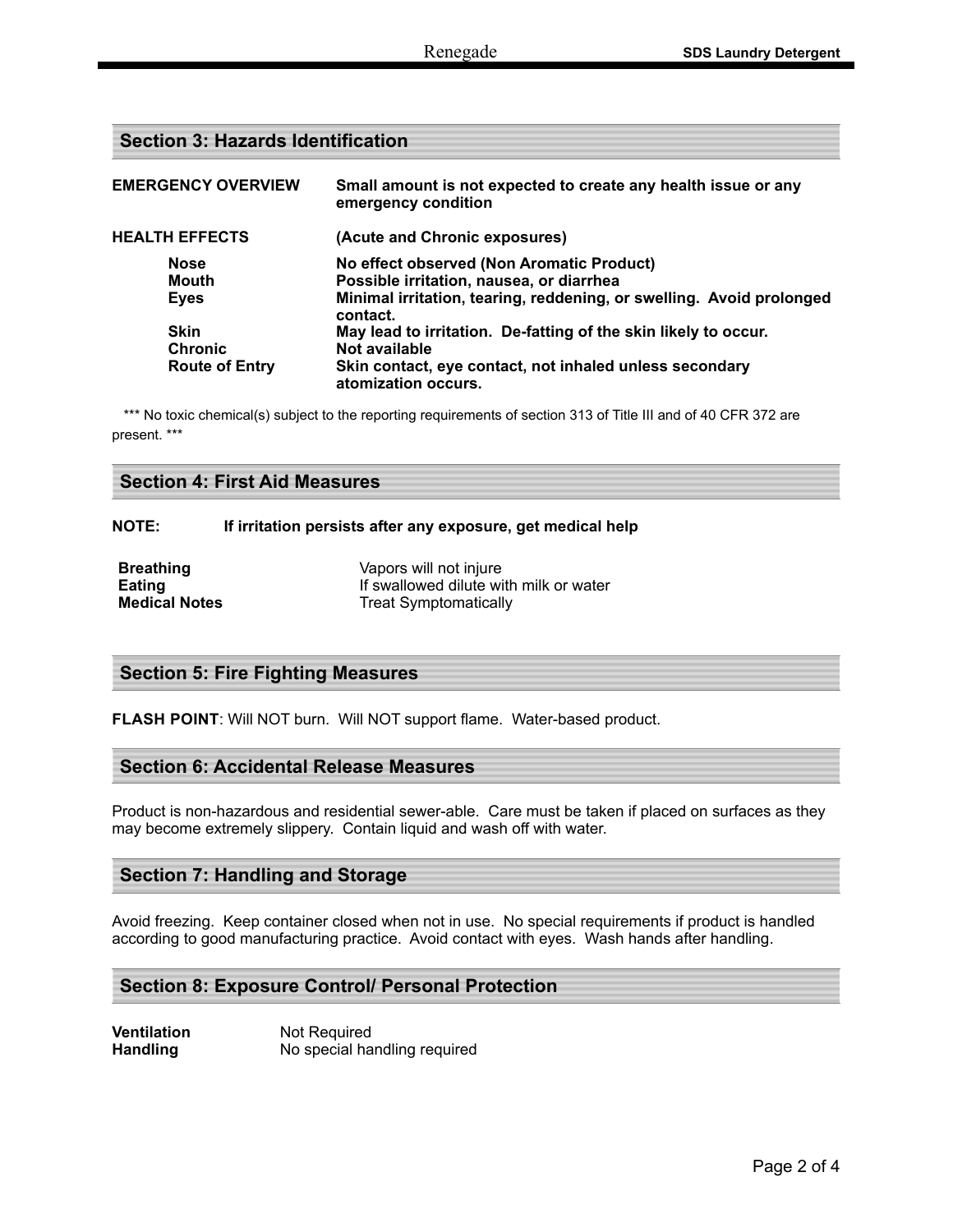# **Section 9: Physical and Chemical Properties**

| <b>BOILING POINT: 212º F</b>         | SPECIFIC GRAVITY (H2O=1): 1.0                                    |
|--------------------------------------|------------------------------------------------------------------|
| <b>SOLUBILITY IN WATER: Complete</b> | <b>POUR POINT: 33°F</b>                                          |
| pH: 9.0<br>breeze                    | <b>APPEARANCE &amp; ODOR:</b> Clear to yellow tint, light cotton |
| VAPOR PRESSURE / DENSITY: As Water   | <b>EVAPORATION RATE (butyl acetate = 1):</b> slower              |
| % VOLATILE BY VOLUME: 0              | VOC: None                                                        |

# **Section 10: Stability and Reactivity**

| Incompatibility                     | Stro  |
|-------------------------------------|-------|
| (reactivity, materials to avoid)    |       |
| <b>Hazardous Polymerization?</b>    | No. : |
| <b>Product Chemically Stable?</b>   | Yes   |
| <b>Hazardous Decomposition</b>      | Non   |
| <b>Conditions to Keep Stability</b> | Proc  |

**Strong Oxidizers, strong caustics, strong acids Hazardous Polymerization?** No, see incompatibility **None known** Product remains stable in all conditions. Solids will concentrate up if boiled.

## **Section 11: Toxicological Information**

Components not listed in NTO, IARC, Prop 65 or SARA 313.

\*Information given is based on data obtained from similar product.

| Inhalation LC <sub>50</sub>  | $> 5.48$ mg / l, rat    |
|------------------------------|-------------------------|
| Dermal LD <sub>50</sub>      | $> 5,000$ mg / kg, rat  |
| Oral $LD_{50}$               | $> 5,000$ mg / kg, rat  |
| <b>Skin Irritation</b>       | No skin irritation, rat |
| <b>Irritancy Sensitivity</b> | See sections 3 and 4    |

## **Section 12: Ecological Information**

\*Information given is based on data obtained from similar product.

| Biodegradability                    | Readily biodegradable when tested in accordance with OECD 301B |
|-------------------------------------|----------------------------------------------------------------|
| Aquatic Toxicity<br>96 hr $LC_{50}$ | Pimephales promelas (fathead minnow) > 800 mg/l                |

## **Section 13: Disposal Considerations**

This product is considered safe and is residential sewer-able